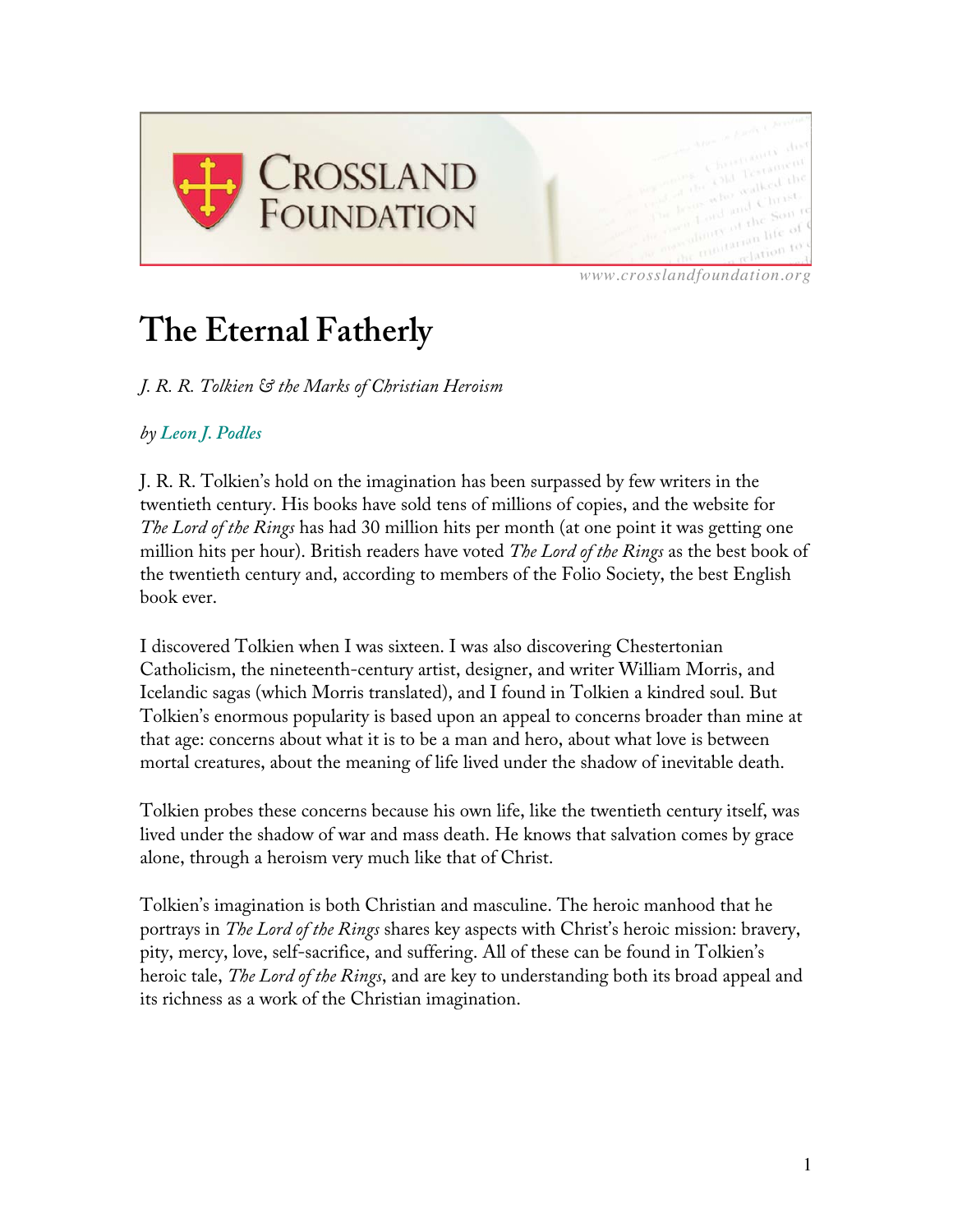### **Heroic Manhood**

*The Lord of the Rings* is in the tradition of heroic fantasies like *The Odyssey*. Every boy's life is a quest to become a man. Boys are raised on stories of boys who leave home, face challenges and danger and death, and return transformed into men. The boy must distance himself from the person to whom he is closest and whom he loves most—his mother—because she cannot provide him the model of what he is supposed to become.

He must leave the world of childhood, in which he is cared for and protected, so that he can enter the adult male world, in which he learns to care for and protect others. The quest theme is universal because all cultures tell their boys stories about the quest to become a man. The hero, the one who has achieved this quest and become a man, is the central literary figure of each culture. Even though most of the males Tolkien writes about are Hobbits, they have the same problems of growing up that human males have.

Tolkien achieved manhood during the Great War. He lost close friends to death. He saw the reality of battle and the special horror of industrialized mass death, which poisoned the earth and left tens of thousands of bodies rotting on the battlefield.

His intellectual interests were the masculine Anglo-Saxon and Icelandic literatures. The style of these literatures is laconic, and their subject matter is battle and struggle in the face of inevitable death.

In contrast to the effeminate, homosexual atmosphere of the English university (think of Sebastian in Evelyn Waugh's *Brideshead Revisited*), he and C. S. Lewis and other Inklings drank beer, wore tweeds, and took strenuous country walks, so that even their civilian life was markedly masculine.

Becoming a man and a hero (who exemplifies masculinity) is not simple; the task is fraught not only with dangers but also with paradoxes. Masculine strength can be used for good and evil; the willingness to face death can lead to a love of death; nihilism is the pit awaiting the man who is most willing to accept the challenges of masculinity. The hero is both divine and demonic. Achilles is a blazing, devouring fire; Beowulf is like his adversary, Grendel. Like all realities of Middle-earth, masculinity and heroism are selfdestructive. Middle-earth cannot save itself.

### **War & Male Friendship**

Traditional military heroes are present in *The Lord of the Rings*. Aragorn is the king in disguise, who eventually leads his army into battle, but only as a diversionary tactic. However great heroism is, however worthy of praise the warrior who seeks to protect his people may be, military heroism is at best inadequate and at worst dangerous to the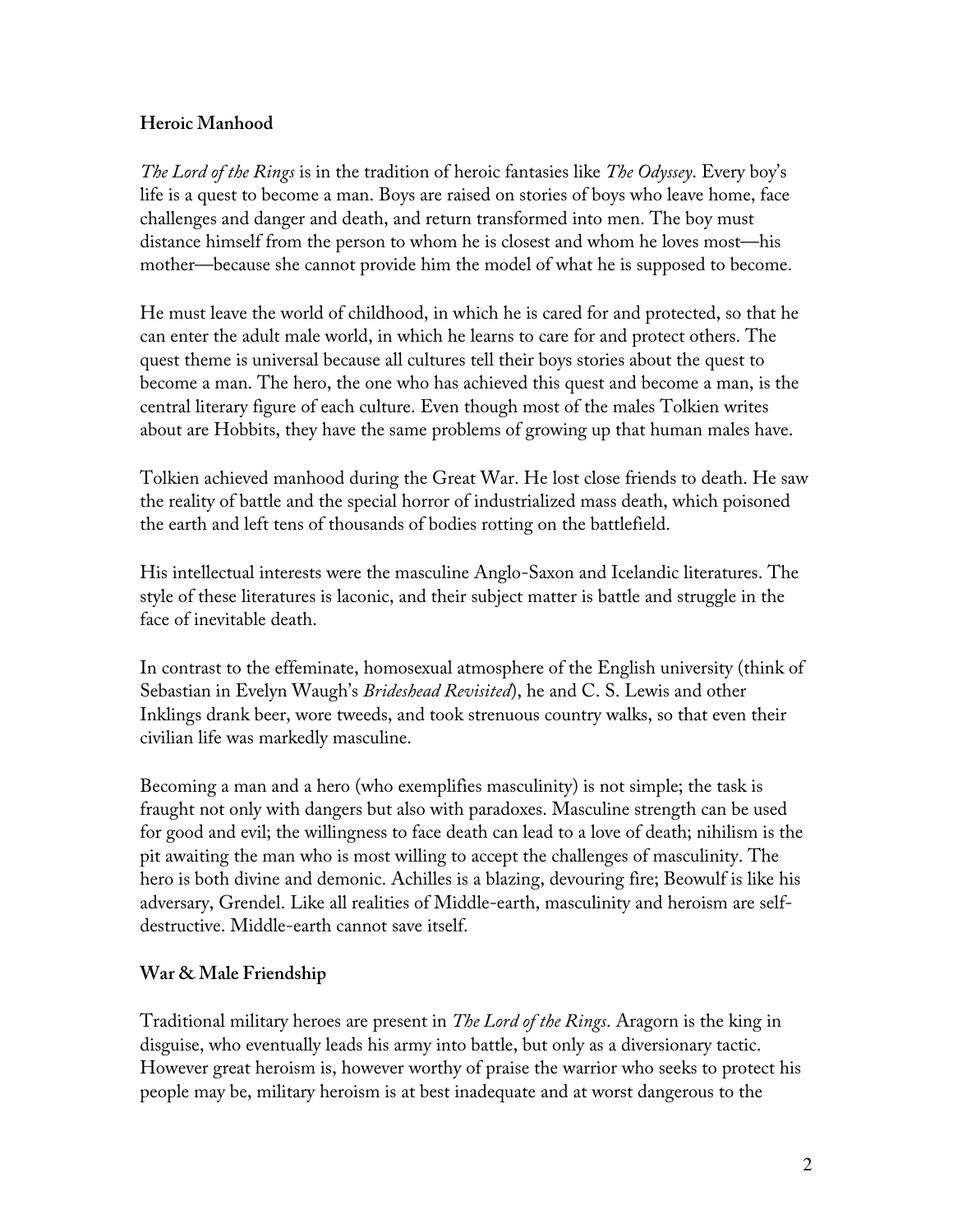people it seeks to protect. The riders of Rohan ride upon their foes with the cry of "Death!" But they cannot defeat the Ringwraiths, nor can the host led by Aragorn defeat Sauron. Boromir seeks the Ring to protect his people, but it enchants him and converts him into a monster. He redeems himself by giving his life trying to protect the other Hobbits, the supreme act of true friendship.

The closest friendships in *The Lord of the Rings* are between males (of different species: Men, Hobbits, Dwarves, and Elves). Male friendship is the emotional center of the book. Bilbo remains a bachelor and makes his nephew Frodo his heir. In Germanic literature, the uncle-nephew relationship is closer than the father-son relationship. The fellowship has various male relationships: the master-servant relationship of Frodo and Sam, the teenagers' camaraderie of Pippin and Merry, the friendship of opposites of Legolas and Gimli, the leadership of Aragorn, the failed leadership of Boromir.

Sam, who himself attains heroic stature by the end of *The Lord of the Rings*, is modeled after the English soldiers and batmen (officers' servants) whom Tolkien encountered in the Great War. The comradeship of soldiers in suffering is intense and physical. In war, men feel a closeness to their comrades, who are willing to die for one another and with whom their blood may mingle, a love that surpasses the love of women. The scene in which Sam rescues Frodo from tortures by Orcs shows the intensity and closeness of this relationship. Sam discovers Frodo, who has been captured by the Orcs.

[Frodo] was naked, lying as if in a swoon on a heap of filthy rags. . . .

"Frodo! Mr. Frodo, my dear!" cried Sam, tears almost blinding him. "It's Sam, I've come!" He half lifted his master and hugged him to his breast.

[Frodo] lay back in Sam's gentle arms, closing his eyes, like a child at rest when nightfears are driven away by some loved voice or hand. Sam felt that he could sit like that in endless happiness. . . .

For men, loving union is attainable only through shared suffering.

#### **Bravery & Mercy**

While *The Hobbit* is more lighthearted than *The Lord of the Rings*, it foreshadows many themes of the more serious work. Bilbo Baggins is firmly planted in his life in the safe, pleasant Shire, but he takes the challenge of adventure and seeks out the dragon and his gold. He encounters challenges that soldiers in the Great War also faced. Bilbo is willing to fight, but he engages in an inner battle that is even more important. Conquering one's fear is more difficult than external fighting. When Bilbo descends into the dragon's cave, he hears the dragon.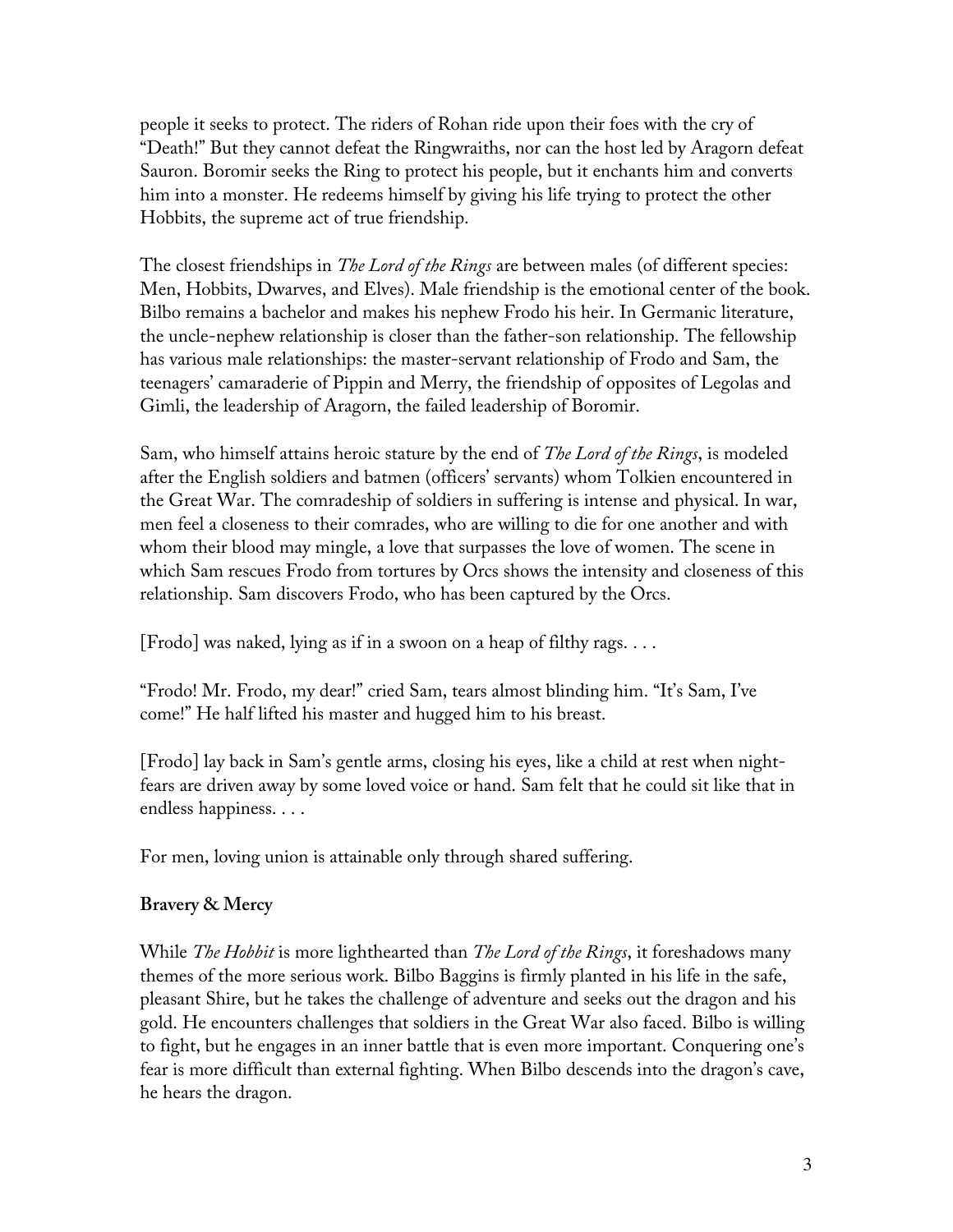It was at this point that Bilbo stopped. Going on from there was the bravest thing he ever did. The tremendous things that happened afterwards were as nothing compared to it. He fought the real battle in the tunnel alone, before he ever saw the vast danger that lay in wait.

Bilbo and his companions also have an unpleasant encounter with Orcs, of whom Tolkien says:

It is not unlikely that they invented some of the machines that have since troubled the world, especially the ingenious devices for killing large numbers of people at once, for wheels and engines and explosions always delighted them. . . .

Tolkien had encountered such machines on the Western Front.

Bilbo faces his most important challenge (whose significance is not clarified until the end of *The Lord of the Rings*) when he is separated from his friends in the caverns of the Misty Mountains and accidentally (but are there any accidents?) finds the Ring of Power, which its previous possessor, Gollum, had lost. Bilbo discovers that the Ring makes him invisible, and he uses his invisibility to escape from Gollum—who is trying to get the Ring back—but Gollum blocks the way out of the goblin-infested caverns.

Bilbo almost stopped breathing, and went stiff himself. He was desperate. He must get away, out of this horrible darkness, while he had any strength left. He must fight. He must stab the foul thing, put its eyes out, kill it. It meant to kill him. No, not a fair fight. He was invisible now. Gollum had no sword. Gollum had not actually threatened to kill him, or tried to yet. And he was miserable, alone, lost. A sudden understanding, a pity mixed with horror, welled up in Bilbo's heart: a glimpse of endless unmarked days without light or hope of betterment, hard stone, cold fish, sneaking and whispering. All these thoughts passed in a flash of a second. He trembled. And then quite suddenly in another flash, as if lifted by a new strength and resolve, he leaped.

Bilbo's possession of the Ring begins with pity. While his manly bravery was essential, it is this pity that ultimately saves him and others.

### **Merciful Love**

In *The Lord of the Rings*, Frodo becomes the true hero, but his heroism is not one of military valor. He is like a sacrificial priest, and one who must become part of the sacrifice. He crosses the dead lands, which are like the poisoned battlefields of the First World War. He disguises himself and slowly strips himself of all possessions—his sword,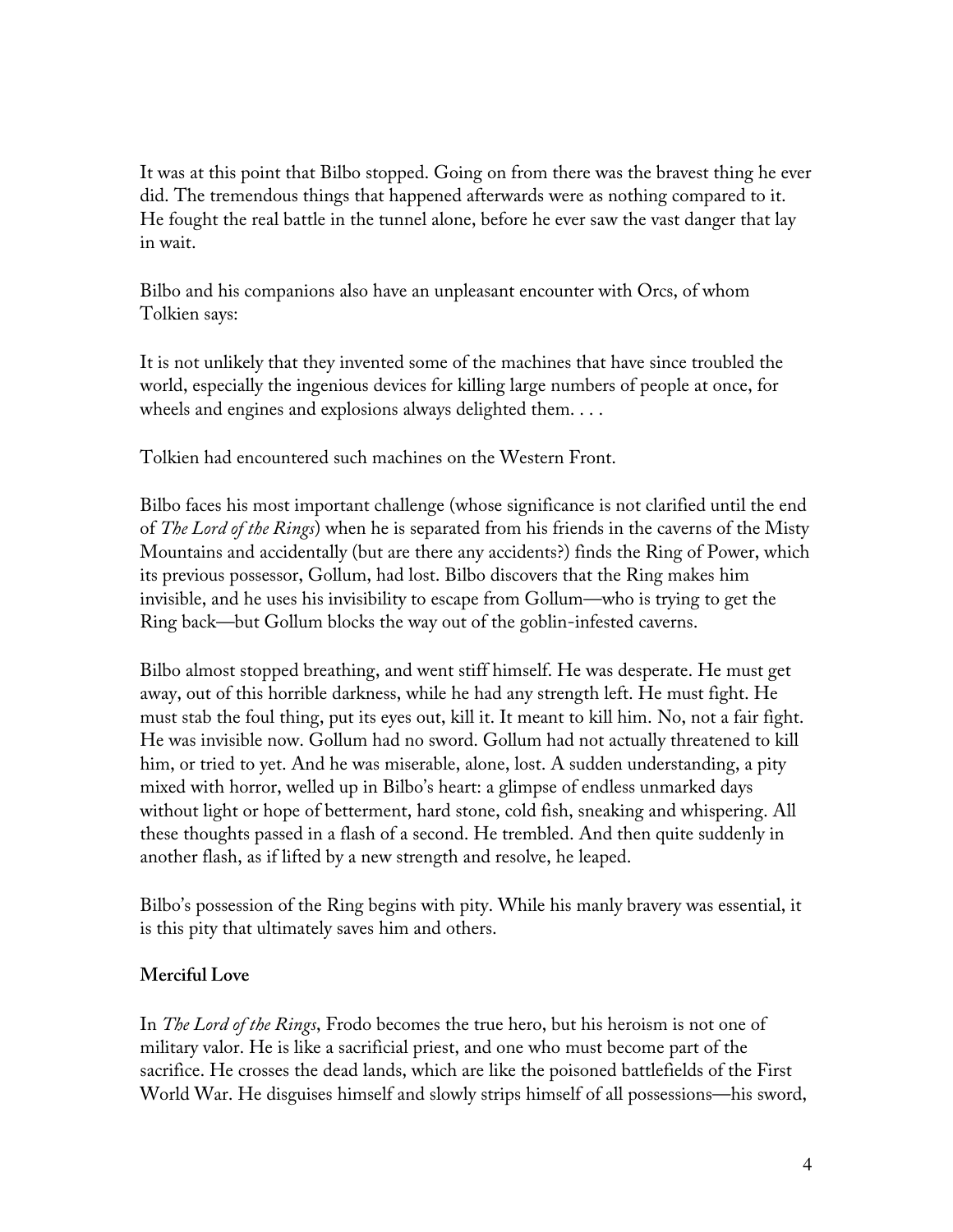even the food that he would need to return. When he has Gollum at his mercy, he does not kill him, remembering Gandalf's words about pity and mercy.

"What a pity Bilbo did not stab the vile creature, when he had a chance!"

"Pity! It was Pity that stayed his hand, and Mercy: not to strike without need."

"I do not feel any pity for Gollum. . . . He deserves death."

"Deserves death! I daresay he does. Many that live deserve death. And some that die deserve life. Can you give that to them? Then be not too eager to deal out death in the name of justice, fearing for your own safety. Even the wise cannot see all ends."

Even after Gollum has betrayed and attacked them, Frodo's servant Sam still will not kill him:

His mind was hot with wrath and the memory of evil. It would be just to slay this treacherous, murderous creature, just and many times deserved; and it also seemed the only safe thing to do. But deep in his heart there was something that restrained him: he could not strike this thing lying in the dust, forlorn, ruinous, utterly wretched. He himself, though only for a little while, had borne the Ring, and now dimly he guessed the agony of Gollum's shriveled mind and body, enslaved to that Ring, unable to find peace or relief ever in life again.

At the end, Frodo fails, yet is saved. He does not throw the Ring into the fire; he puts it on and claims it. Gollum wrestles with him and bites off Frodo's ring finger, and then falls into the fire, destroying both himself and the Ring. A power beyond that of the characters rules Middle-earth and brings about salvation despite the inadequacies and failures of the characters. Those who are saved rather than destroyed by this power act out of pity, the love that responds to suffering.

### **The Wounded Hero**

The hero can pity those who suffered, because he, too, has suffered. The hero, like every male who has truly become a man, is wounded. Every man, as Robert Bly pointed out in *Iron John,* bears the scars, often quite literally, that he got in becoming a man. Tolkien and Lewis felt an attraction to Northernness because the Norse gods themselves were wounded and mortal; they, like men, would die in the fight against evil, but they nonetheless fought to the very end. Tyr, like Beren, was one-handed; he lost one hand when he bound Fenris the wolf. Arthur is wounded and can seek healing only in Avalon.

The soldier who saves his country leaves a boy and comes back, as Paul Fussell points out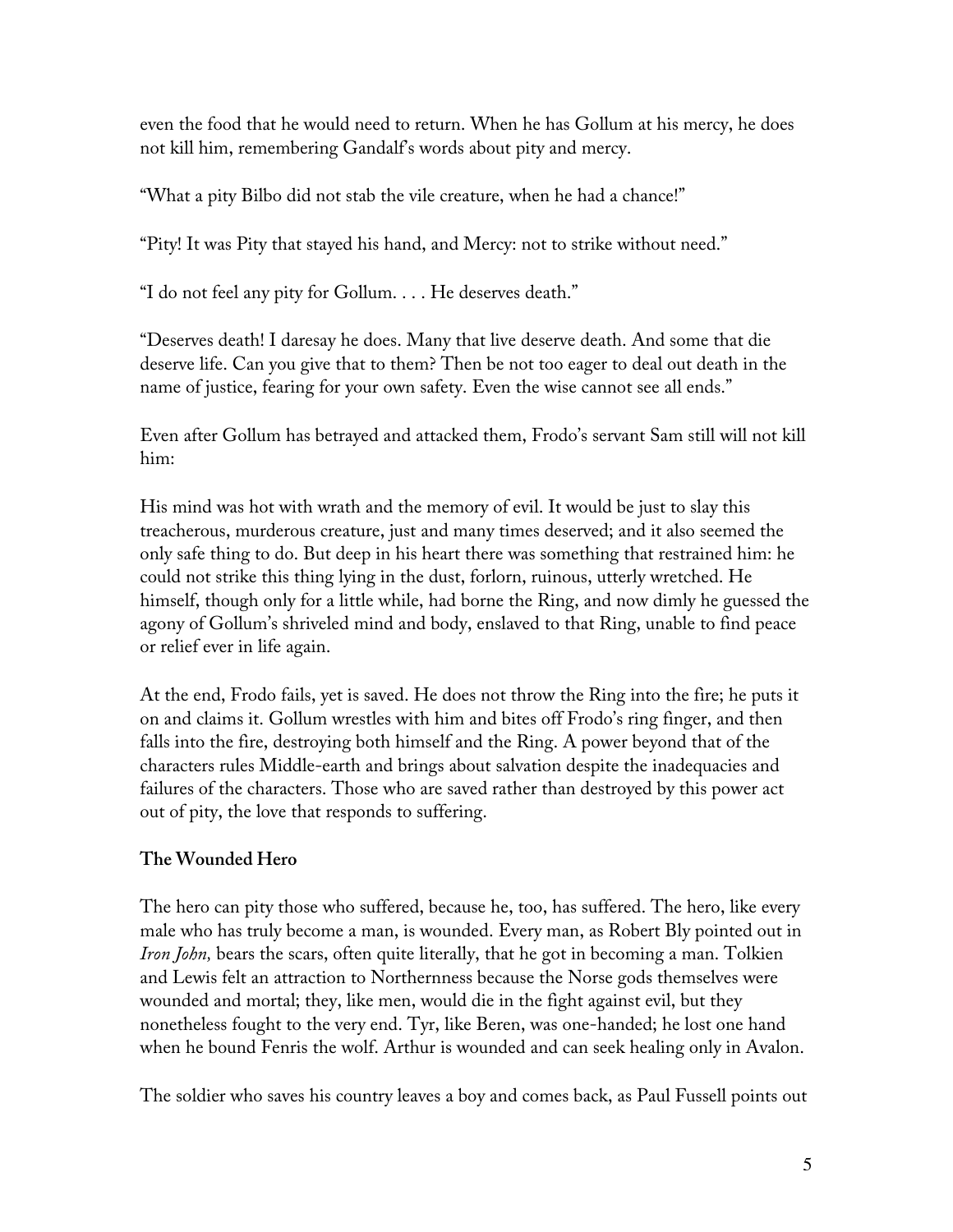in *The Great War and Modern Memory,* a trained killer, who has seen gore and death, and bears the wounds in his body and mind to the grave. My own father died with the shrapnel he had gotten in the Pacific during World War II.

Frodo is wounded—by the poisoned knife of the Ringwraith, by Shelob, and most of all by bearing the Ring, which in the end overcomes him. He returns to the Shire, but he realizes that he cannot go home again; he has changed too much. He explains:

"I have been too deeply hurt, Sam. I tried to save the Shire, and it has been saved, but not for me. It must often be so, Sam, when things are in danger: some one has to give them up, lose them, so that others may keep them."

Self-sacrificial love has a transcendent glory, but it can exist only in a world that has suffering and death.

# **Song of the Crucified**

The love that can be found only through suffering was present in the song that was sung at creation (as recounted in *The Silmarillion*). When spirits sang the song that was to take shape as Middle-earth, their work was marred by the disharmony of the rebel spirits. Ilúvatar then sang a theme "deep and wide and beautiful, but slow and blended with an immeasurable sorrow, from which its beauty chiefly came."

The rebel spirit Melkor sang a song "loud and vain and endlessly repeated," which tried "to drown the other music by the violence of its voice, but it seemed its most triumphant notes were taken up by the other and woven into its own solemn pattern." At last Ilúvatar rose, "and in one chord, deeper than the Abyss, higher than the Firmament, piercing as the light of the eye of Ilúvatar, the music ceased." Ilúvatar had sung his final Word, and there was nothing more to be added to it.

Tolkien thought that in the fictions created by man one could catch a faint, far-off gleam of the *evangelium,* the Good News. The special characteristic of the fairy story is the *eucatastrophe,* the unexpected deliverance and happy ending. In this unexpected deliverance, greater than anything that could have been hoped for, a hint, a foreshadowing, a taste of the final and complete deliverance is experienced. In the real world, the Incarnation was the eucatastrophe of creation, and the Resurrection the eucatastrophe of the Lord's life.

Eucatastrophe, both in fiction and in real life, is possible only because *dyscatastrophe* is also possible. Resurrection is possible only in a world of death. The Greek gods are ultimately frivolous, because they are immortal. Men and heroes are serious, because they must face death. The Norse gods and the incarnate true God are ultimately serious,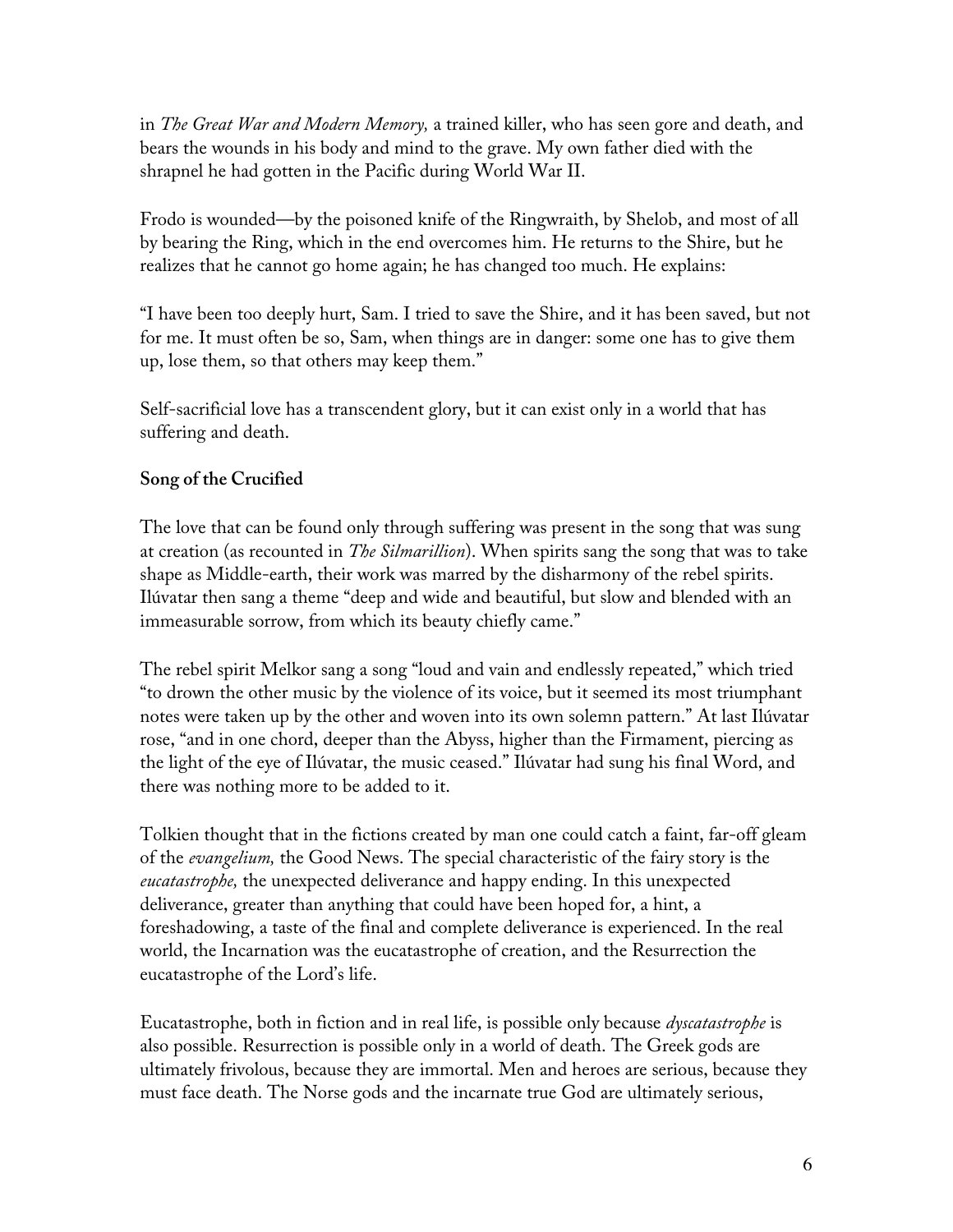because they, like men, can fail and die. Even in Norse mythology, there is a promise of new heavens and new earth; in the Christian story, only through failure and death can the Kingdom of God be brought about. There is no other way; God has no other message, no other Word than his crucified Son; with this chord the music of creation is fulfilled and ends: *Tetelestai*—"It is finished."

# **A Glorious Story**

Frodo has been called by some a modern hero, but it would be better to call him a Northern or, even better, a Christian hero. He follows the pattern of the life of the hero: He confronts a danger and death, and nearly dies, to protect the peoples of Middle-earth. He returns, but, scarred and wounded, he has to give up something that others may continue to enjoy it. He can find no consolation in ordinary life and leaves Middle-earth forever.

He is a Christian hero because he shows the glory and inadequacy of heroism and indeed of all human effort. We do our best—and then we fail. Success comes from without, like a lightning bolt. The fire falls upon the sacrifice that has been prepared, and the preparation is pity, the love that realizes the sadness of all life doomed to death.

Yet even in the failure turned to success, the hero finds true glory. He is part of a story; his life and suffering have meaning. As Sam and Frodo await death after the Ring has been destroyed, Sam wonders whether anyone will ever know of their deeds.

"What a tale we have been in, Mr. Frodo, haven't we?" he said. "I wish I could hear it told! Do you think they'll say: 'Now comes the story of Nine-Fingered Frodo and the Ring of Doom?'"

After their rescue and recovery, at the ceremony to honor them, Sam and Frodo hear the minstrel say, "I will now sing to you of Frodo of the Nine Fingers and the Ring of Doom."

The vast appeal of *The Lord of the Rings* stems from Tolkien's ability to tell a story that can convince us that we, too, are part of a story, and a story that is even more wonderful than the one we have read in *The Lord of the Rings*, although it has some of the same qualities. Boys and adolescents find in *The Lord of the Rings* the excitement of adventure and of the challenge of becoming a man. They and other readers find in it the mysteries of friendship lived in the face of death, and of the self-sacrifice that is necessary that others may live.

### **The Wine of Blessedness**